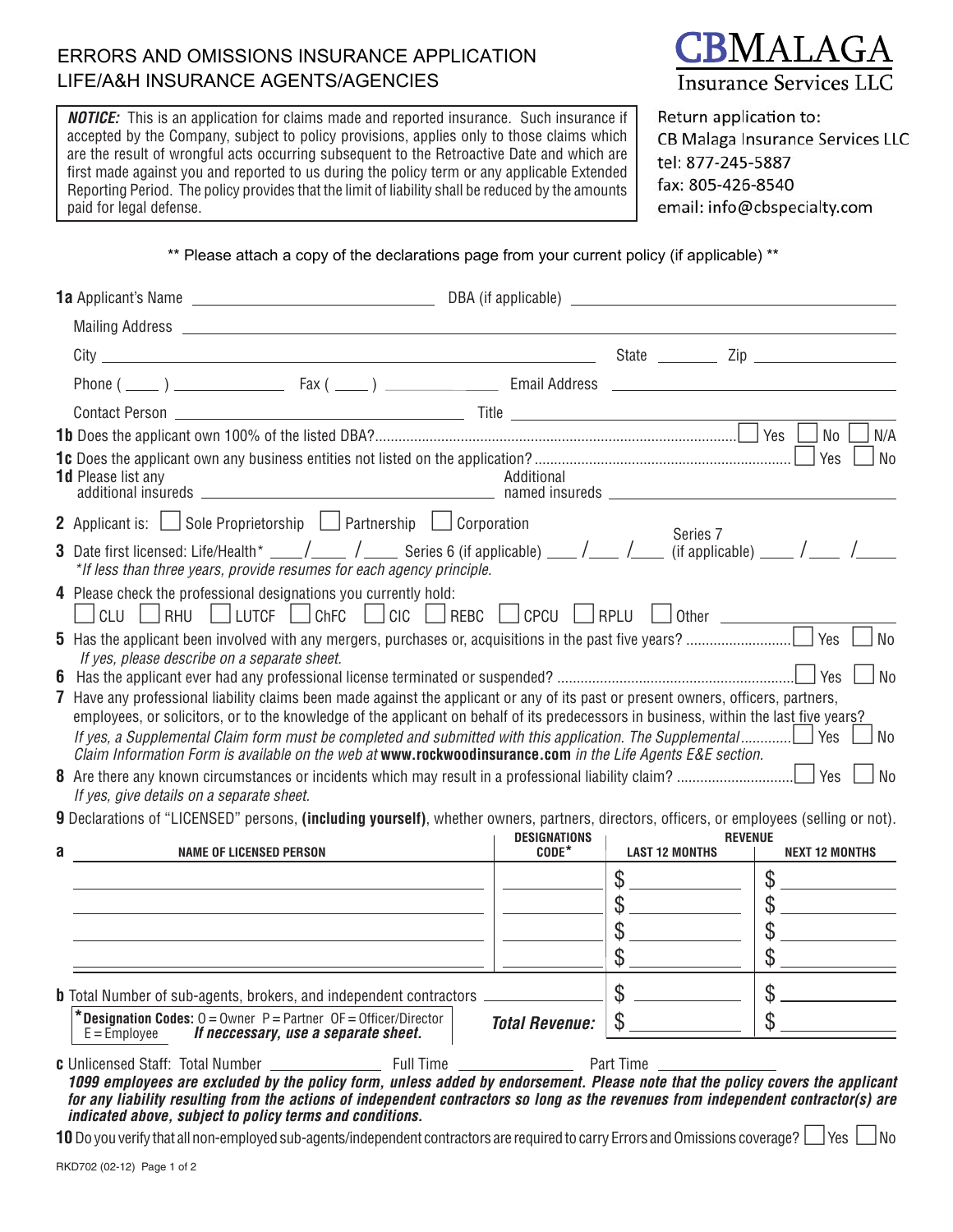**11** Please indicate percentages of the applicants revenue derived from each line of businesswritten below: *The total of all lines should equal* **100%***.*

|                                                                                                                   | % Life-Individual _____% A&H-Individual _____ % Stocks |                                                                                                                                                                                                                                                                                                                                                                                                                                                                                                                                                                                                                                                                                                                                                                                                                                                              | - % Variable Annuities                                                                                                |               |                |
|-------------------------------------------------------------------------------------------------------------------|--------------------------------------------------------|--------------------------------------------------------------------------------------------------------------------------------------------------------------------------------------------------------------------------------------------------------------------------------------------------------------------------------------------------------------------------------------------------------------------------------------------------------------------------------------------------------------------------------------------------------------------------------------------------------------------------------------------------------------------------------------------------------------------------------------------------------------------------------------------------------------------------------------------------------------|-----------------------------------------------------------------------------------------------------------------------|---------------|----------------|
| ____ % Life-Group                                                                                                 | _____% A&H-Group ______% Bonds                         |                                                                                                                                                                                                                                                                                                                                                                                                                                                                                                                                                                                                                                                                                                                                                                                                                                                              | - % Equity Indexed Annuities                                                                                          |               |                |
|                                                                                                                   |                                                        | % Fixed Annuities _____% Mutual Funds ______% RIA/Financial Planning _____% All Other (Describe on a separate sheet)                                                                                                                                                                                                                                                                                                                                                                                                                                                                                                                                                                                                                                                                                                                                         |                                                                                                                       |               |                |
|                                                                                                                   |                                                        | *____ % Pension/Employee Benefit Planning *____% Insurance Consulting <i>Please provide a brief description on a separate sheet.</i>                                                                                                                                                                                                                                                                                                                                                                                                                                                                                                                                                                                                                                                                                                                         |                                                                                                                       |               |                |
|                                                                                                                   |                                                        |                                                                                                                                                                                                                                                                                                                                                                                                                                                                                                                                                                                                                                                                                                                                                                                                                                                              |                                                                                                                       |               |                |
| If Yes, an additional premium will apply.<br>bonds; actions as a financial planner/registered investment advisor. |                                                        | If "Yes", what is the annual commission income derived from Variable Annuities? $\$\_$<br>NOTE: Restrictions apply. A supplemental Financial Products Questionnaire must be completed so eligibility can be determined.<br>If "Yes", what is the annual commission income derived from P&C related activity? $\$\_\_$<br>NOTE: Restrictions apply. A supplemental P&C Activities Application must be completed so eligibility can be determined.<br>NOTE: The activities listed in questions 12a and 12b are subject to a sublimit: actions selling variable annuities, mutual funds, stocks                                                                                                                                                                                                                                                                 |                                                                                                                       | Yes           | No<br>No<br>No |
|                                                                                                                   |                                                        |                                                                                                                                                                                                                                                                                                                                                                                                                                                                                                                                                                                                                                                                                                                                                                                                                                                              |                                                                                                                       |               |                |
| 14 Does the Applicant offer<br><b>16</b> List the top five Insurance Companies with which you place business:     | <b>Name of Insurance Company</b>                       | premium financing on any accounts? $\Box$ Yes $\Box$ No If "Yes", what percentage of total premium is financed? $\Box$ %<br>15 Does the applicant place coverage or have involvement with Self Insured/Captives or Risk Retention Groups (RRG), Risk Purchasing<br>Groups (RPG), Mutiple Employer Trusts (MET), Multiple Employer Welfare Arrangements (MEWA), Stop Loss Products or any self funded<br>or partially funded product? $\Box$ Yes $\Box$ No If yes, please provide a brief description of activities in this area (on a separate sheet).<br><b>Products Sold</b>                                                                                                                                                                                                                                                                               |                                                                                                                       | % of Revenues |                |
|                                                                                                                   |                                                        |                                                                                                                                                                                                                                                                                                                                                                                                                                                                                                                                                                                                                                                                                                                                                                                                                                                              |                                                                                                                       |               |                |
|                                                                                                                   |                                                        |                                                                                                                                                                                                                                                                                                                                                                                                                                                                                                                                                                                                                                                                                                                                                                                                                                                              |                                                                                                                       |               | $\frac{0}{0}$  |
|                                                                                                                   |                                                        |                                                                                                                                                                                                                                                                                                                                                                                                                                                                                                                                                                                                                                                                                                                                                                                                                                                              | <u> 1989 - Johann Barn, mars ann an t-Amhain an t-Amhain an t-Amhain an t-Amhain an t-Amhain an t-Amhain an t-Amh</u> |               |                |
|                                                                                                                   |                                                        |                                                                                                                                                                                                                                                                                                                                                                                                                                                                                                                                                                                                                                                                                                                                                                                                                                                              |                                                                                                                       |               |                |
|                                                                                                                   |                                                        |                                                                                                                                                                                                                                                                                                                                                                                                                                                                                                                                                                                                                                                                                                                                                                                                                                                              |                                                                                                                       |               |                |
|                                                                                                                   |                                                        |                                                                                                                                                                                                                                                                                                                                                                                                                                                                                                                                                                                                                                                                                                                                                                                                                                                              |                                                                                                                       |               | $\frac{0}{0}$  |
|                                                                                                                   |                                                        |                                                                                                                                                                                                                                                                                                                                                                                                                                                                                                                                                                                                                                                                                                                                                                                                                                                              |                                                                                                                       |               | 」Yes __No      |
|                                                                                                                   |                                                        |                                                                                                                                                                                                                                                                                                                                                                                                                                                                                                                                                                                                                                                                                                                                                                                                                                                              |                                                                                                                       |               |                |
|                                                                                                                   |                                                        | Retroactive Date ________________Current Limits \$<br>Do you wish to purchase prior acts coverage? $\Box$ Yes $\Box$ No <b>NOTE:</b> Prior Acts coverage may only be available if the applicant has<br>had continuous coverage in force with no gaps. If the applicant has not carried coverage or is not able to provide proof of coverage, the<br>retroactive date of the policy will be inception. If "Yes", proof of prior coverage will be required.                                                                                                                                                                                                                                                                                                                                                                                                    |                                                                                                                       |               |                |
|                                                                                                                   |                                                        |                                                                                                                                                                                                                                                                                                                                                                                                                                                                                                                                                                                                                                                                                                                                                                                                                                                              |                                                                                                                       |               |                |
|                                                                                                                   |                                                        | THIS APPLICATION DOES NOT BIND THE APPLICANT OR THE COMPANY, NOR DOES IT OBLIGATE THE COMPANY TO ISSUE A POLICY. SUCH POLICY<br>MAY BE CANCELLED BY THE COMPANY FROM INCEPTION UPON DISCOVERY THAT THE POLICY WAS OBTAINED THROUGH FRAUDULENT STATE-<br>MENT, OMISSION, OR CONCEALMENT OF THE FACTS MATERIAL TO THE ACCEPTANCE OF THE RISK OR HAZARD ASSUMED BY THE COMPANY.<br>THE APPLICANT REPRESENTS THAT THE STATEMENTS AND RESPONSES TO THE QUESTIONS ON THIS APPLICATION ARE ACCURATE AND<br>COMPLETE. APPLICANT ALSO WARRANTS THAT SUCH STATEMENTS AND RESPONSES ARE TRUE, CONTAIN NO MISREPRESENTATIONS<br>AND THAT IF THE INFORMATION SUPPLIED ON THIS APPLICATION OR ATTACHMENTS THERETO CHANGES BETWEEN THE DATE OF THIS<br>APPLICATION AND THE INCEPTION DATE OF THE POLICY, THE APPLICANT WILL IMMEDIATELY NOTIFY THE COMPANY OF SUCH CHANGES. |                                                                                                                       |               |                |
| Signature (Must be signed by an                                                                                   |                                                        | owner or officer of the applicant) example and the set of the set of the set of the set of the set of the set of the set of the set of the set of the set of the set of the set of the set of the set of the set of the set of                                                                                                                                                                                                                                                                                                                                                                                                                                                                                                                                                                                                                               |                                                                                                                       |               |                |
|                                                                                                                   |                                                        |                                                                                                                                                                                                                                                                                                                                                                                                                                                                                                                                                                                                                                                                                                                                                                                                                                                              |                                                                                                                       |               |                |
| <b>Referred by:</b>                                                                                               |                                                        |                                                                                                                                                                                                                                                                                                                                                                                                                                                                                                                                                                                                                                                                                                                                                                                                                                                              |                                                                                                                       |               |                |
| RKD702 (02-12) Page 2 of 2                                                                                        |                                                        |                                                                                                                                                                                                                                                                                                                                                                                                                                                                                                                                                                                                                                                                                                                                                                                                                                                              |                                                                                                                       |               |                |